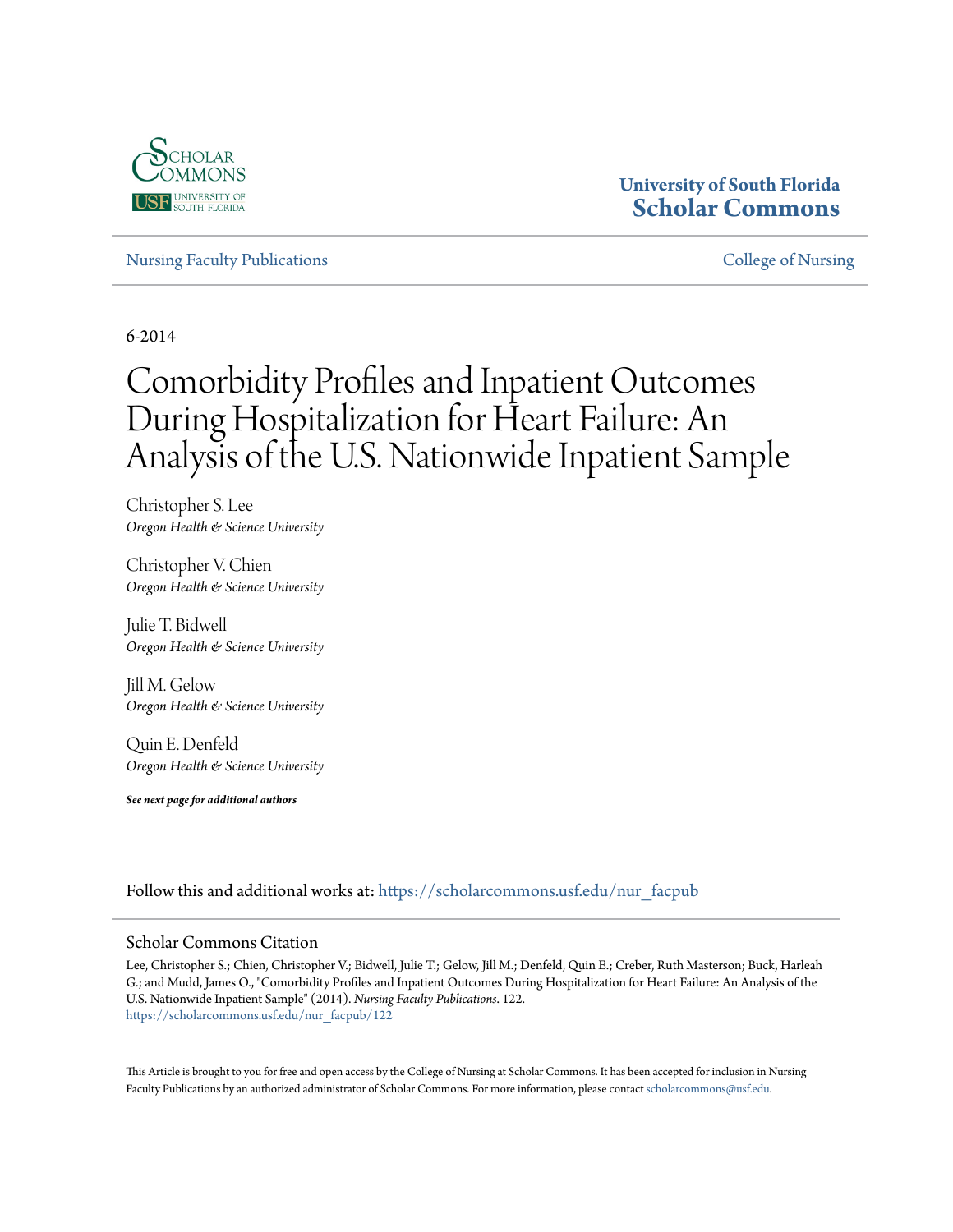# **Authors**

Christopher S. Lee, Christopher V. Chien, Julie T. Bidwell, Jill M. Gelow, Quin E. Denfeld, Ruth Masterson Creber, Harleah G. Buck, and James O. Mudd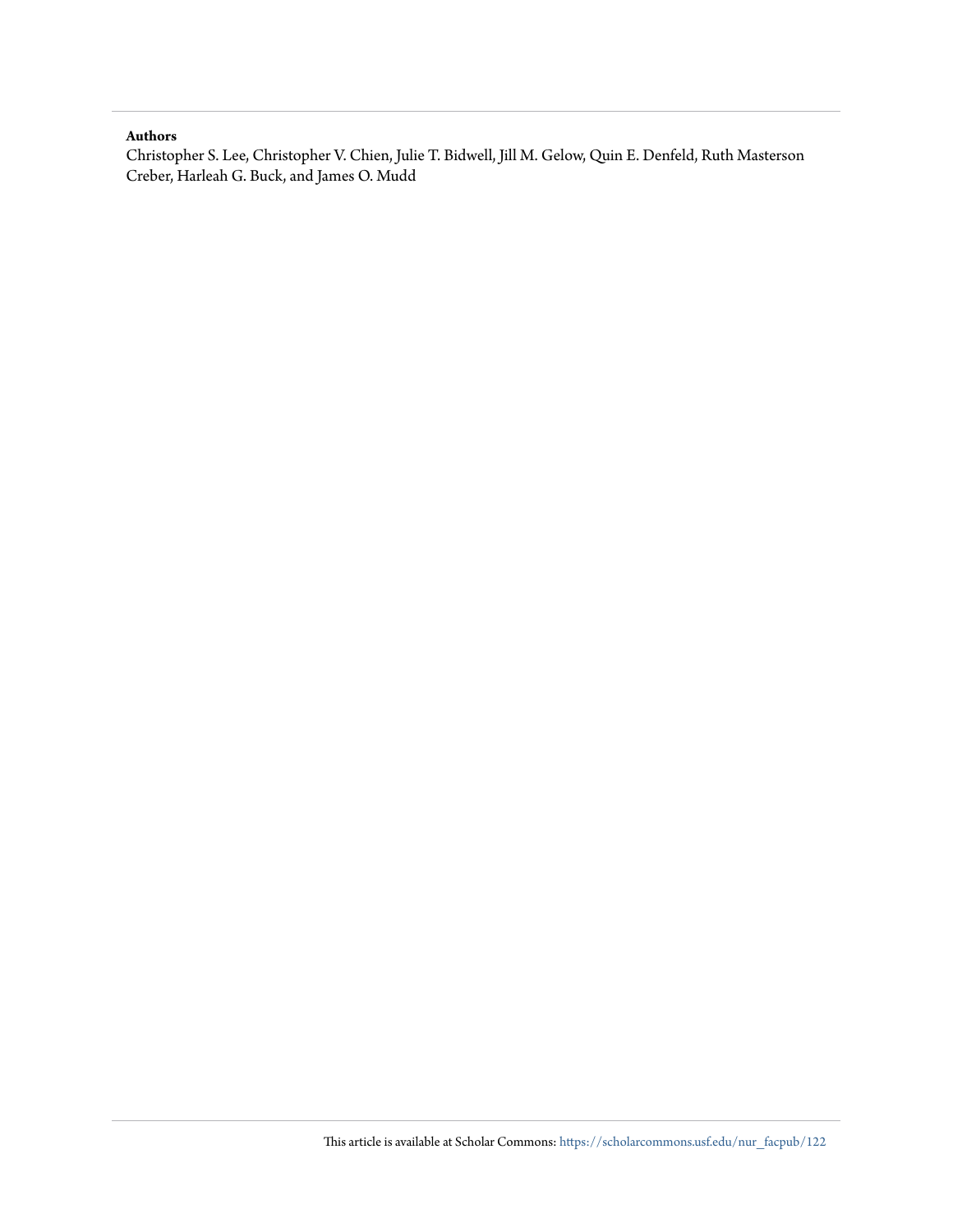# **RESEARCH ARTICLE Example 2014 CONSIDERING CONSIDERING CONSIDERING CONSIDERING CONSIDERING CONSIDERING CONSIDERING CONSIDERING CONSIDERING CONSIDERING CONSIDERING CONSIDERING CONSIDERING CONSIDERING CONSIDERING CONSIDE**



# Comorbidity profiles and inpatient outcomes during hospitalization for heart failure: an analysis of the U.S. Nationwide inpatient sample

Christopher S Lee<sup>1\*</sup>, Christopher V Chien<sup>2</sup>, Julie T Bidwell<sup>3</sup>, Jill M Gelow<sup>2</sup>, Quin E Denfeld<sup>3</sup>, Ruth Masterson Creber<sup>4</sup> , Harleah G Buck<sup>5</sup> and James O Mudd<sup>2</sup>

# Abstract

Background: Treatment of heart failure (HF) is particularly complex in the presence of comorbidities. We sought to identify and associate comorbidity profiles with inpatient outcomes during HF hospitalizations.

Methods: Latent mixture modeling was used to identify common profiles of comorbidities during adult hospitalizations for HF from the 2009 Nationwide Inpatient Sample ( $n = 192,327$ ).

Results: Most discharges were characterized by "common" comorbidities. A "lifestyle" profile was characterized by a high prevalence of uncomplicated diabetes, hypertension, chronic pulmonary disorders and obesity. A "renal" profile had the highest prevalence of renal disease, complicated diabetes, and fluid and electrolyte imbalances. A "neurovascular" profile represented the highest prevalence of cerebrovascular disease, paralysis, myocardial infarction and peripheral vascular disease. Relative to the common profile, the lifestyle profile was associated with a 15% longer length of stay (LOS) and 12% greater cost, the renal profile was associated with a 30% higher risk of death, 27% longer LOS and 24% greater cost, and the neurovascular profile was associated with a 45% higher risk of death, 34% longer LOS and 37% greater cost (all p < 0.001).

**Conclusions:** Comorbidity profiles are helpful in identifying adults at higher risk of death, longer length of stay, and accumulating greater costs during hospitalizations for HF.

Keywords: Heart failure, Comorbidity, Outcomes, Inpatient

# Background

Management of the heterogeneous disorder of heart failure (HF) is particularly complex in the presence of comorbidities [\[1](#page-9-0)-[3](#page-10-0)]. Nearly 60% of adults with HF have five or more chronic comorbidities, a percentage that has increased dramatically over the last twenty years [\[4](#page-10-0)]. Both cardiovascular and non-cardiovascular comorbidities observed among adults with HF contribute to condition development, progression and prognosis [[5-7](#page-10-0)]. Comorbidities in HF also vary in etiological association [\[8](#page-10-0)], with some conditions like myocardial infarction and peripheral vascular disease having risk factors in common, and others such

as cerebrovascular disease and dementia having a direct causal link. Thus, although the influence of specific and/or the number of comorbidities are important to our understanding of HF complexity, identifying naturally occurring patterns among comorbidities may be more helpful in identifying subgroups of HF patients who are more vulnerable to poor outcomes and who would benefit from tailored management strategies [\[9,10](#page-10-0)].

Accordingly, the primary aim of this study was to identify and characterize distinct, common, and naturallyoccurring profiles among chronic comorbidities in adult hospitalizations for HF. To quantify the clinical relevance of these findings, we also sought to quantify associations among observed comorbidity profiles and the inpatient out\* Correspondence: [leechri@ohsu.edu](mailto:leechri@ohsu.edu) **1999** comes of all-cause death, length-of-stay (LOS) and costs.



© 2014 Lee et al.; licensee BioMed Central Ltd. This is an Open Access article distributed under the terms of the Creative Commons Attribution License [\(http://creativecommons.org/licenses/by/4.0\)](http://creativecommons.org/licenses/by/4.0), which permits unrestricted use, distribution, and reproduction in any medium, provided the original work is properly credited. The Creative Commons Public Domain Dedication waiver [\(http://creativecommons.org/publicdomain/zero/1.0/](http://creativecommons.org/publicdomain/zero/1.0/)) applies to the data made available in this article, unless otherwise stated.

<sup>&</sup>lt;sup>1</sup> Oregon Health & Science University School of Nursing and Knight Cardiovascular Institute, 3455 SW US Veterans Hospital Road, Portland, OR 97239-2941, USA

Full list of author information is available at the end of the article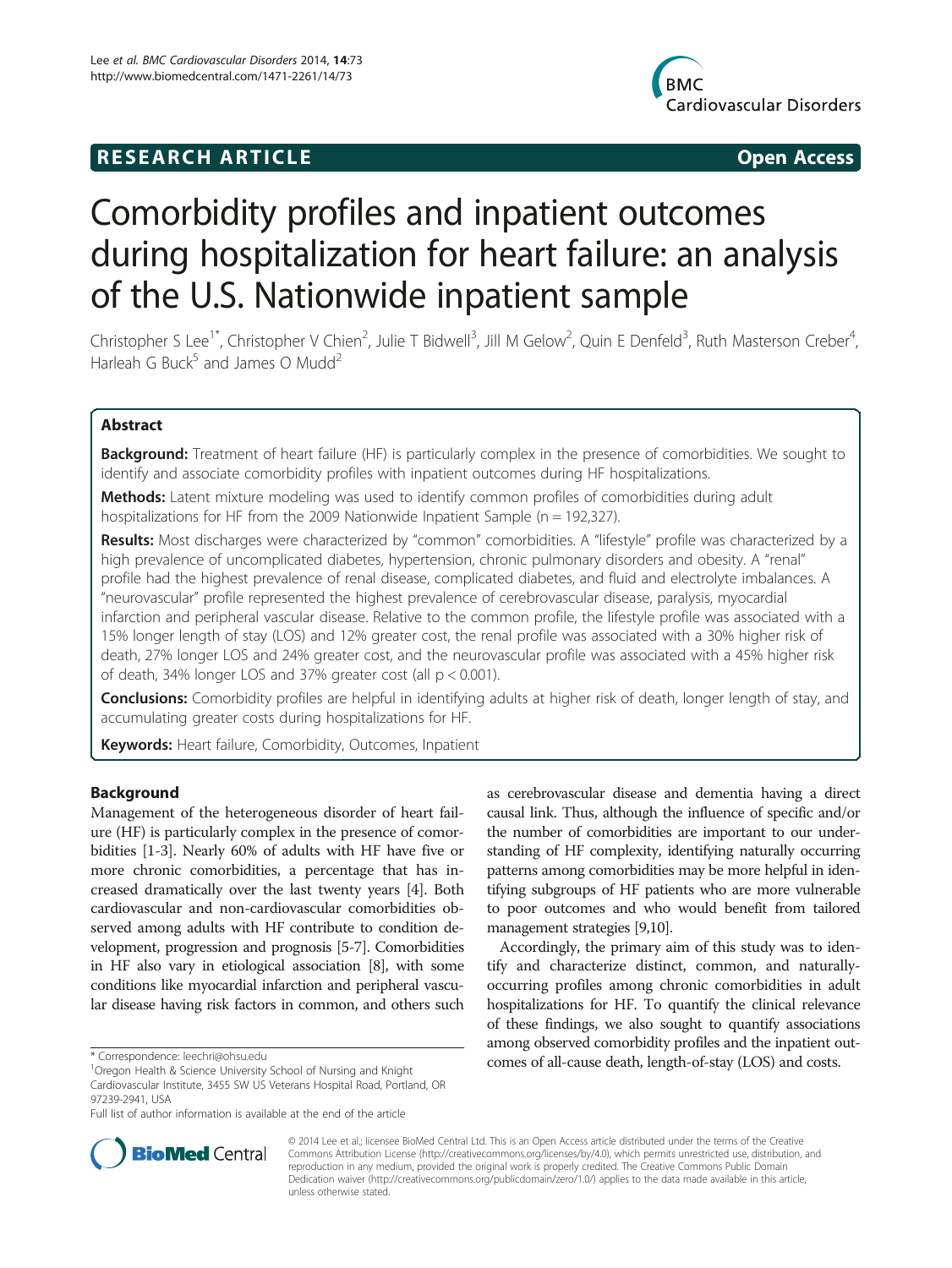## Methods

Data from the 2009 Agency for Healthcare Research and Quality (AHRQ) Health Care Utilization Project Nationwide Inpatient Sample (NIS) were used for this study. The NIS is the largest publicly available all-payer inpatient care database in the U.S. The 2009 NIS contains all discharge data from a sampling frame of 4,390 hospitals located in 44 States, representing an approximate 20% stratified sample of U.S. community hospitals. This study was determined to be exempt from ethical review by the Oregon Health & Science University institutional review board because all NIS data are de-identified and includes several other safeguards to protect the privacy of individual patients, physicians and hospitals. This study conforms to the principles of the Declaration of Helsinki. All hospital discharges were examined for the diagnosis of HF by identifying AHRQ clinical classification software [[11](#page-10-0)] diagnosis category 108 (i.e. congestive HF, nonhypertensive (International Classification of Diseases, 9<sup>th</sup> Edition, Clinical Modifications (ICD-9-CM) codes 398.91, 428.0 428.1 428.20 428.21 428.22 428.23 428.30 428.31 428.32 428.33 428.40 428.41 428.42 428.43 428.9)) [\[12\]](#page-10-0) and additional ICD-9-CM codes indicative of HF (402.01, 402.11, 402.91, 404.01, 404.03, 404.11, 404.13, 404.91, 404.93) [[13](#page-10-0),[14\]](#page-10-0) as the principal diagnoses. In the NIS, the principal diagnosis was the condition established after study to be chiefly responsible for prompting the hospitalization. Hospitalizations for HF were also verified as being urgent or emergent (i.e. non-elective).

### Assessment of comorbidities

In accordance with a common definition, comorbidities were considered coexisting conditions to HF, the index disorder under study [\[15](#page-10-0)]. AHRQ comorbidity software [[16\]](#page-10-0) was used to generate binary variables that identify 29 comorbidities in discharge records using ICD-9-CM codes. Seventeen Deyo-Charlson clinical comorbidities [[17\]](#page-10-0) were also assessed using ICD-9-CM codes. There was both overlap and additive value in comparing the AHRQ and Deyo-Charlson comorbidities. Hence, a complement of 25 comorbid illnesses from the AHRQ software (acquired immunodeficiency syndrome, alcoholism, deficiency anemia, rheumatoid arthritis/collagen vascular disease, chronic blood loss anemia, chronic pulmonary disease, coagulopathy, depression, diabetes, uncomplicated, diabetes with chronic complications, drug abuse, hypertension, hypothyroidism, lymphoma, fluid and electrolyte disorders, metastatic cancer, other neurological disorders, obesity, paralysis, peripheral vascular disorders, psychoses, pulmonary circulation disorders, solid tumor without metastasis, valvular disease and weight loss) and 7 comorbid illnesses from the Deyo-Charlson comorbidity measures (acute myocardial infarction, cerebrovascular disease, dementia, peptic ulcer disease, mild liver disease, renal disease and moderate/severe liver disease). The number of chronic comorbidities and Charlson Comorbidity Index categories of comorbid burden (low  $(1-2)$ , medium (3–4), high (5 or more)) [[18](#page-10-0)] were also computed for comparisons.

#### Inpatient outcomes

Death was defined in the NIS as in-hospital mortality, and in this paper, is reported as all-cause. Length-of-stay was calculated as the number of nights the patient remained in the hospital for a particular discharge. Length-of-stay in this analysis was all-cause. Total charges reported in the 2009 NIS were converted to costs using hospital-specific cost-to-charge ratios based on actual accounting reports from the Centers for Medicare and Medicaid Services. Costs, in \$U.S. 2009, reported in this paper were all-cause.

#### Statistical analysis

In accordance with the structure of the NIS database, the primary unit of analysis was hospitalization. Means and proportions with standard errors adjusted for discharge weights were used to describe population estimates derived from this sample. Latent class mixture modeling was used to identify distinct and common comorbidity profiles among binary categorical variables indicating the presence or absence of 32 complementary comorbidities (performed with Mplus v.6, Los Angeles, California). Latent class mixture model specification was based on procedures explicated by Ram and colleagues [[19](#page-10-0)]. The Lo-Mendell-Rubin adjusted likelihood ratio test (LMRT) [[20](#page-10-0)], convergence (entropy near 1.0), sufficient proportions of the sample in each profile, and posterior probabilities (average probability of belonging in "most likely" profile near 1.0) were used to compare alternative models (e.g.  $k$  vs.  $k-1$  profiles) [\[21,22\]](#page-10-0); discharge weights were incorporated into all latent class models. Observed profiles were labeled according to dominant and differentiating comorbidities. Differences in comorbidities among observed profiles were quantified using  $\chi^2$  tests. Multinomial logistic regression models were generated to calculate marginal probabilities (range −1 to 1, sum to zero) [\[23](#page-10-0)] of belonging to each profile based on single comorbid conditions.

Generalized linear modeling was used to quantify associations among observed comorbidity profiles and inpatient death (relative risk (RR)) length-of-stay (incident rate ratio (IRR) based on the negative binomial distribution corrected for over-dispersion) and inpatient costs (gamma distribution for relative differences, and Duan's smearing retransformation of log-transformed cost [\[24](#page-10-0)] to estimate absolute differences in raw 2009 U.S. dollars) (performed with Stata v.11MP, College Station, Texas). Associations between the number of comorbidities and Charlson categories of comorbid burden and inpatient outcomes also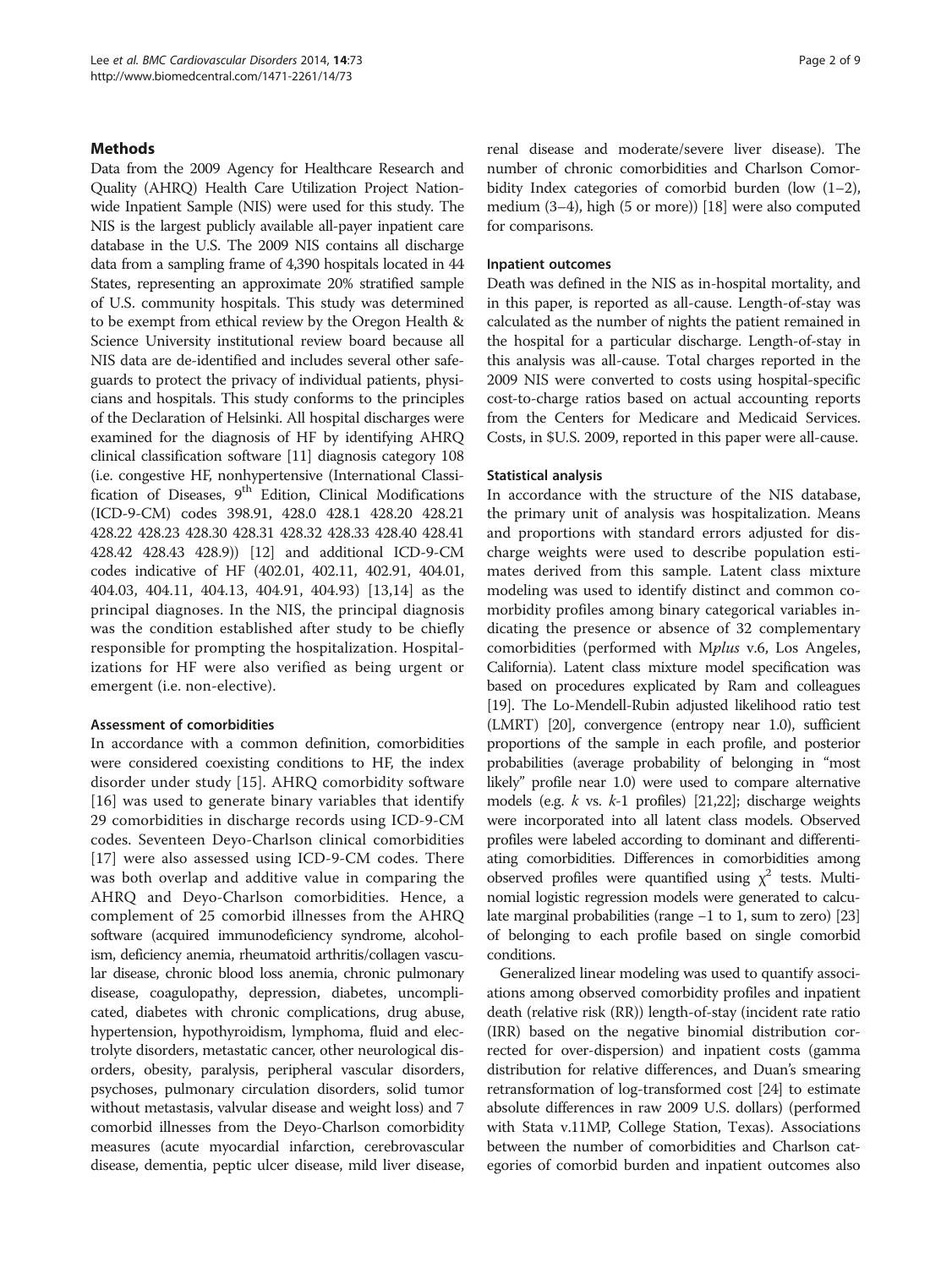were generated for context and comparison. Discharge weights were applied in all generalized linear models, and all estimates were adjusted for age, gender, race, median income of the patient's zip code, primary expected healthcare payer, and weekend vs. weekday admissions, as well as hospital bed size (small, medium, or large) control (government or private, government/nonfederal (public), private/non-profit, private/investor owned, private), location (rural, urban), region (Northeast, Midwest, South, West) and teaching status (non-teaching, teaching).

### Results

### Characteristics of the population

The sample consisted of 192,327 hospitalizations (population estimate = 976,664) with HF listed as the principal diagnosis (Table [1](#page-5-0)). Approximately 51% of discharges were for women, and the average age was almost 73 years. Death occurred during just over 3% of hospitalizations, the average length-of-stay was 5.2 days (median = 4 days), and the average inpatient cost was \$11,313 (Table [2\)](#page-5-0). In total, there were 12,966 inpatient deaths, 2.2 million inpatient days, and \$4.6 billion in inpatients costs translating to population estimates of 30,798 deaths, 5.1 million inpatient days, and a total of \$10.3 billion in inpatient costs.

#### Number of comorbid illnesses, Charlson categories and inpatient outcomes

The most prevalent comorbidities in this sample were hypertension, renal disease, chronic pulmonary disease, uncomplicated diabetes mellitus, and deficiency anemia (Figure [1\)](#page-6-0). The average number of comorbid illnesses was 7.5, and the vast majority of discharges (82.4%) were for patients with a high Charlson comorbidity category (Table [2\)](#page-5-0). There was a relatively small, but positive influence of the number of comorbidities on the risk of inpatient death (RR = 1.03, 95% confidence interval (CI) =  $1.02$  - $1.04$ ), length-of-stay (IRR =  $1.05$ , 95% CI =  $1.04$ - $1.05$ ), and inpatient cost (relative increase = 5.4%, 95% CI =5.1%-5.6%) (all p < 0.0001). Only 0.3% of discharges were for adults with a low Charlson comorbidity category – a subgroup too small for effective comparisons. Discharges for adults with a high vs. a medium Charlson comorbidity category, however, were associated with a greater risk of inpatient death  $(RR = 1.16$  $(95\% \text{ CI} = 1.08-1.25)$ , longer length of stay  $(IRR = 1.15$  $(95\% \text{ CI} = 1.13 - 1.17)$ , and greater inpatient cost (relative increase = 12.5%,  $95\%$  CI = 10.3%-14.7%) (all p < 0.0001).

### Identifying profiles of comorbidity

Among the 32 conditions considered, four distinct comorbidity profiles were identified (model entropy = 0.71; LMRT = 16,296;  $p < 1 \times 10^{-7}$ ). The largest profile (n = 89,518) (46.7%), Figure [2](#page-7-0)-A), which was labeled as "common," included HF discharges with relatively few, but common comorbidities. There were 2 fewer comorbidities on average in the common profile than the other profiles. The common profile also had the lowest prevalence of cerebrovascular disease (0.8%), myocardial infarction (13.9%), peripheral vascular disorders (5.2%), depression (7.5%), renal disease (0.5%), fluid and electrolyte disorders (20.8%), hypertension (55.8%), and obesity (9.3%) compared with the other profiles. The prevalence of uncomplicated diabetes in the common profile was 27.4% and there were no cases of diabetes with chronic complications. The common profile, named in part because of the size of the profile and the relatively limited comorbid burden, served as a reference to which the other profiles could be compared.

A "lifestyle" profile (n = 37,797 (19.6%), Figure [2-](#page-7-0)B) was characterized by a greater percentage of HF discharges with uncomplicated diabetes, hypertension, chronic pulmonary disorders and obesity than any other profile (all p < 1×10−<sup>7</sup> ). A "renal" profile (n = 57,228 (29.6%), Figure [2](#page-7-0)-C) had a greater percentage of HF discharges with renal disease, diabetes with complications and fluid and electrolyte imbalances than any other profile (all  $p < 1x10^{-7}$ ). Finally, a "neurovascular" profile  $(n = 7,784$   $(4.1\%)$ , Figure [2-](#page-7-0)D) had a greater percentage of HF hospitalizations with cerebrovascular disease, paralysis, myocardial infarction, peripheral vascular disease, neurological disorders and depression than any other profile (all  $p < 1 \times 10^{-7}$ ).

Key profile-differentiating comorbidities are presented in Table [3.](#page-7-0) In the presence of paralysis, the probability of belonging to the neurovascular comorbidity profile is 91.1% and the probability of belonging to the other profiles is dramatically reduced. Similarly, the presence of cerebrovascular disease is associated with a high probability (76.5%) of belonging to the neurovascular profile and reduced probability of belonging to the other comorbidity profiles. The presence of diabetes with complications (73.8%) and renal disease (53.3%) increases the probability of belonging to the renal profile, and the presence of uncomplicated diabetes (57.3%) and obesity (22.7%) increase the probability of having the lifestyle profile of comorbidities.

### Profiles of comorbidity and inpatient outcomes

Associations among observed comorbidity profiles and inpatient outcomes are presented in Table [4](#page-8-0). Relative to the common comorbidity profile, inpatient death was 30.2% more likely for HF discharges fitting renal profile and 44.5% more likely for HF discharges fitting the neurovascular profile (both  $p < 1 \times 10^{-7}$ ). Relative to the common comorbidity profile, discharges within the lifestyle profile were associated with a 14.9% longer length of stay, discharges within the renal profile were associated with a 26.9% longer length of stay, and HF discharges fitting the neurovascular profile were associated with a 33.6% longer length of stay (all  $p < 1 \times 10^{-7}$ ). In raw days of length-ofstay, hospitalizations for patients fitting the lifestyle comorbidity profile were 0.68 days longer, hospitalizations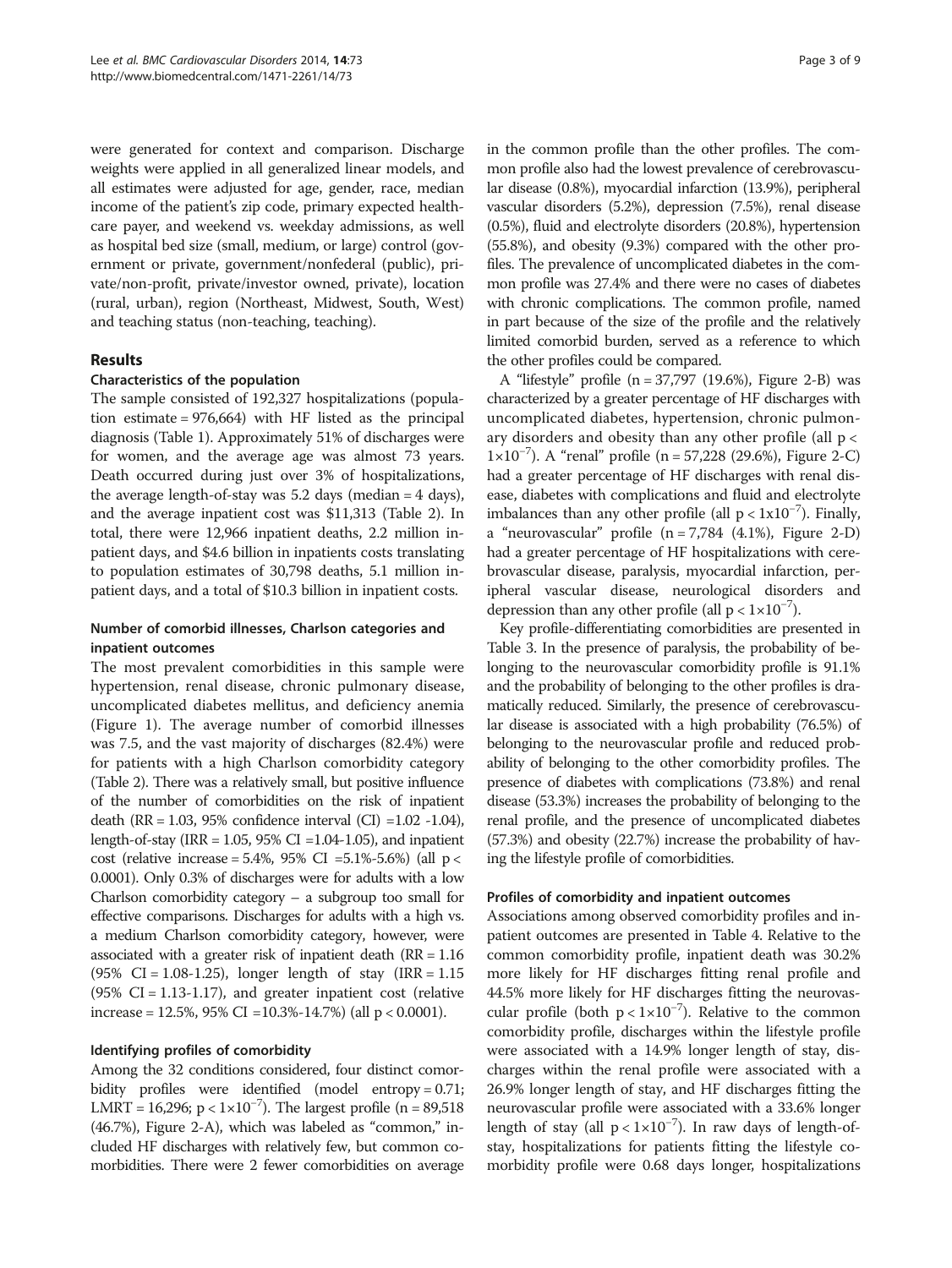<span id="page-5-0"></span>

| Table 1 Characteristics of the sample $(n = 192,327^*)$ |                                         |                       |  |  |
|---------------------------------------------------------|-----------------------------------------|-----------------------|--|--|
| Discharge and hospital<br>characteristics               | <b>Estimate</b><br>(mean or proportion) | 95% CI                |  |  |
| Age (in years)                                          | 72.88                                   | $(72.82 - 72.95)$     |  |  |
| Gender (% female)                                       | 50.77%                                  | $(50.55\% - 51.00\%)$ |  |  |
| Race/Ethnicity <sup>†</sup>                             |                                         |                       |  |  |
| White                                                   | 68.02%                                  | (67.79%-68.24%)       |  |  |
| Black                                                   | 18.98%                                  | $(18.79\% - 19.17\%)$ |  |  |
| Hispanic                                                | 7.73%                                   | $(7.61\% - 7.86\%)$   |  |  |
| Asian or Pacific Islander                               | 1.79%                                   | $(1.72\% - 1.85\%)$   |  |  |
| Native American                                         | 0.54%                                   | $(0.51\% - 0.58\%)$   |  |  |
| Other                                                   | 0.30%                                   | $(0.29\% - 0.30\%)$   |  |  |
| Median zip code income<br>national quartile             |                                         |                       |  |  |
| First                                                   | 31.60%                                  | (31.39%-31.81%)       |  |  |
| Second                                                  | 27.00%                                  | (26.80%-27.21%)       |  |  |
| Third                                                   | 22.63%                                  | (22.44%-22.82%)       |  |  |
| Fourth                                                  | 18.77%                                  | (18.59%-18.95%)       |  |  |
| Primary healthcare payer                                |                                         |                       |  |  |
| Medicare                                                | 74.31%                                  | $(74.11\% - 74.51\%)$ |  |  |
| Medicaid                                                | 7.99%                                   | $(7.87\% - 8.11\%)$   |  |  |
| Private insurance                                       | 12.24%                                  | $(12.09\% - 12.39\%)$ |  |  |
| Self-pay                                                | 3.54%                                   | $(3.46\% - 3.63\%)$   |  |  |
| No charge                                               | 0.32%                                   | $(0.30\% - 0.36\%)$   |  |  |
| Other                                                   | 1.59%                                   | $(1.54\% - 1.65\%)$   |  |  |
| Admission on a weekend                                  | 23.42%                                  | (23.23%-23.60%)       |  |  |
| Hospital bed size                                       |                                         |                       |  |  |
| Small                                                   | 13.28%                                  | $(13.12\% - 13.43\%)$ |  |  |
| Medium                                                  | 23.88%                                  | (23.68%-24.07%)       |  |  |
| Large                                                   | 62.85%                                  | $(62.63\% - 63.07\%)$ |  |  |
| Control                                                 |                                         |                       |  |  |
| Government or private                                   | 59.53%                                  | (59.31%-59.75%)       |  |  |
| Government, nonfederal                                  | 7.18%                                   | $(7.07\% - 7.30\%)$   |  |  |
| Private, non-profit                                     | 18.37%                                  | $(18.20\% - 18.55\%)$ |  |  |
| Private, investor owned                                 | 10.72%                                  | $(10.58\% - 10.86\%)$ |  |  |
| Private                                                 | 4.19%                                   | $(4.10\% - 4.28\%)$   |  |  |
| Location                                                |                                         |                       |  |  |
| Rural                                                   | 14.92%                                  | $(14.76\% - 15.08\%)$ |  |  |
| Urban                                                   | 85.08%                                  | (84.92%-85.23%)       |  |  |
| Region                                                  |                                         |                       |  |  |
| Northeast                                               | 22.35%                                  | (22.16%-22.54%)       |  |  |
| Midwest                                                 | 23.40%                                  | (23.21%-23.59%)       |  |  |
| South                                                   | 39.37%                                  | $(39.15\% - 39.59\%)$ |  |  |
| West                                                    | 14.87%                                  | $(14.72\% - 15.03\%)$ |  |  |
|                                                         |                                         |                       |  |  |

Table 1 Characteristics of the sample  $(n = 192, 327^*)$ (Continued)

| Teaching status |        |                       |
|-----------------|--------|-----------------------|
| Non-teaching    | 58.78% | $(58.56\% - 59.00\%)$ |
| Teaching        | 41.22% | $(41.00\% - 41.44\%)$ |

\* Estimates generated using discharge weights (population estimate n = 976,664). † data missing for 14.3% of discharges. CI, confidence interval.

for patients fitting the renal profile were 1.26 days longer, and hospitalizations for patients fitting the neurovascular profile were 1.57 days longer on average than HF discharges fitting the common profile (all  $p < 1 \times 10^{-7}$ ). Relative to the common comorbidity profile, discharges within the lifestyle profile were associated with 11.9% greater inpatient costs, those fitting the renal profile were associated with 23.5% greater inpatient costs, and those within the neurovascular profile were associated with 36.7% greater inpatient costs (all  $p < 1 \times 10^{-7}$ ). In raw 2009 US dollars, hospitalizations for patients fitting the lifestyle profile cost \$1,422.36 more, hospitalizations for patients fitting the renal profile cost \$2,199.26 more, and hospitalizations for patients fitting the neurovascular profile cost \$2,809.39 more on average compared with HF discharges fitting the common profile.

#### **Discussion**

Management of HF is complicated by prevalent cardiovascular and non-cardiovascular comorbidities [[25](#page-10-0)]. In this nationally-representative inpatient sample of 192,327 adult hospitalizations with a principal diagnosis of HF, there was an average of 7.5 comorbidities and the vast majority of hospitalizations (82.4%) were categorized as having a high Charlson comorbid burden. The main finding of this study is the identification of four distinct and naturally occurring

# Table 2 Comorbidities and outcome characteristics  $(n = 192, 327)$

| <b>Comorbidities</b><br>and outcomes | <b>Estimate</b><br>(mean or proportion) | 95% CI                        |  |
|--------------------------------------|-----------------------------------------|-------------------------------|--|
| Number of<br>comorbidities           | 7.54                                    | $(7.53 - 7.55)$               |  |
| Charlson comorbidity<br>category     |                                         |                               |  |
| Low $(1-2)$                          | 0.29%                                   | $(0.26\% - 0.31\%)$           |  |
| Medium (3-4)                         | 17.29%                                  | (17.12%-17.46%)               |  |
| High $(5+)$                          | 82.42%                                  | $(82.25\% - 82.60\%)$         |  |
| Inpatient death                      | 3.15%                                   | $(3.08\% - 3.23\%)$           |  |
| Inpatient length<br>of stay (days)   | 5.22                                    | $(5.20 - 5.25)$               |  |
| Inpatient cost<br>$(2009$ SUS)       | \$11,313.28                             | $(511, 233.77 - 511, 329.80)$ |  |

\* Estimates generated using discharge weights (population estimate n = 976,664). Abbreviations: CI, confidence interval.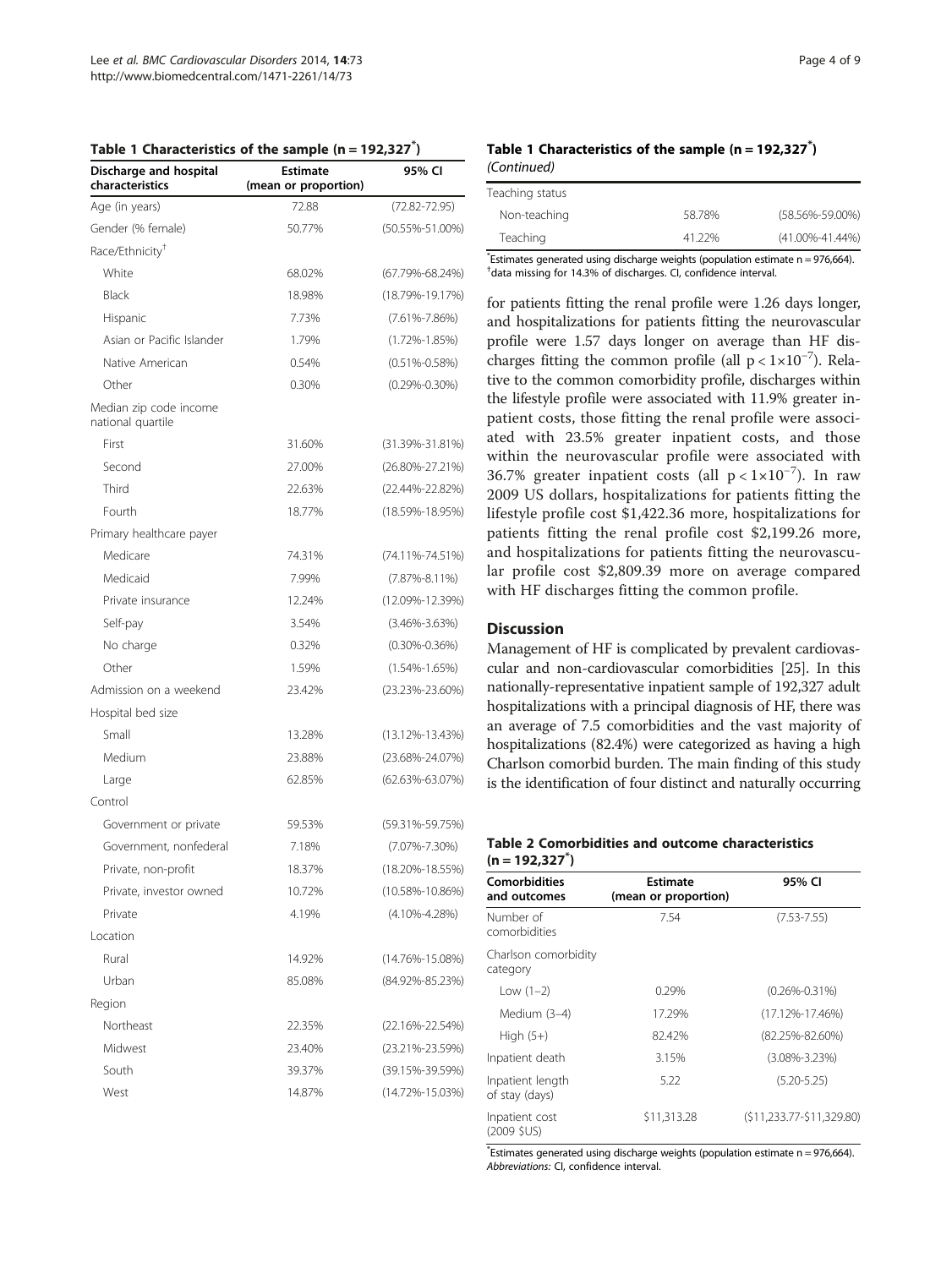<span id="page-6-0"></span>

comorbidity profiles that were associated with significant differences in the all-cause inpatient outcomes of death, length-of-stay and cost. Relative to the 46.7% of hospitalizations with a "common" comorbidity profile, the 19.6% of HF hospitalizations fitting a "lifestyle" profile had longer length-of-stay and greater costs, and the 29.6% of HF hospitalizations within a "renal" comorbidity profile and the 4.1% of HF hospitalizations with a "neurovascular" comorbidity profile were associated with higher risk of inpatient death, longer length-of-stay and greater costs.

Similar to the findings of other studies, we observed a direct relationship between the number of comorbidities [[26](#page-10-0)-[28](#page-10-0)] as well as categories of Charlson comorbid burden [[29](#page-10-0)] and clinical outcomes among adults with HF. Specifically, we observed an adjusted 3%-5% increase in the risk of death, extension in length-of-stay and accrual of inpatient costs for additional comorbidities. The number of comorbidities and the proportion of discharges associated with 5 or more comorbidities in this sample are greater than prior reports in HF [\[4,28\]](#page-10-0), which can be explained, at least in part, by our inclusion of 32 comorbidities that were of both cardiovascular and non-cardiovascular origin. An extreme minority of hospitalizations in this sample involved patients with a low comorbid burden; thus, we compared hospitalizations fitting a moderate and high Charlson comorbid risk. High Charlson comorbid burden was associated with 12%-16% increase in the risk of death, extension in length-of-stay and accrual of inpatient costs compared with hospitalizations for adults with a moderate comorbid burden. In sum, our findings provide further evidence in support of both the number of comorbidities and categorization of comorbid burden as having a significant influence on inpatient outcomes in HF.

There is elegance in the simplicity of counting comorbidities, considering thresholds that represent complex comorbidity (i.e. 5 or more), and weighing counts of comorbidities based on established associations with 1-year mortality (i.e. Charlson). A major limitation to these approaches to comorbidities in HF, however, is the inability to consider how some comorbidities are naturally independent, others have common risk factors and/or pathogenic pathways, and others still have direct causation [[8](#page-10-0)]. Moreover, single comorbidity inventories often omit key conditions that are highly-prevalent in HF (e.g. the Charlson excludes hypertension, and the AHRQ comorbidities do not include myocardial infarction), and ineffectively capture condition severity (e.g. the Charlson does not differentiate diabetes with and without complications, and the AHRQ comorbidities do not differentiate mild from moderate to severe liver disease). Thus, our finding of four distinct, naturally-occurring profiles among comorbidities in adult HF hospitalizations builds upon prior research that has involved single comorbidity inventories or considered all comorbidities as being etiologically and statistically independent.

The largest comorbidity profile we observed involved the fewest and common comorbidities. In fact, the only differentiating factors to identity patients fitting this profile were prevalent HF comorbidities (e.g. hypertension, chronic pulmonary disease, and uncomplicated diabetes) and the absence of renal disease, which had an overall prevalence of 39% but only affected 0.5% of discharges in this profile. Based on this sample, there is an estimated 455,851 hospitalizations in the U.S. for HF patients fitting this comorbidity profile annually, and they experience the most favorable inpatient outcomes. The next hazardous profile we observed was differentiated by comorbidities that are linked to lifestyle, including 100% prevalence of uncomplicated diabetes, 84% prevalence of hypertension, 40% prevalence of chronic pulmonary disease, and 27%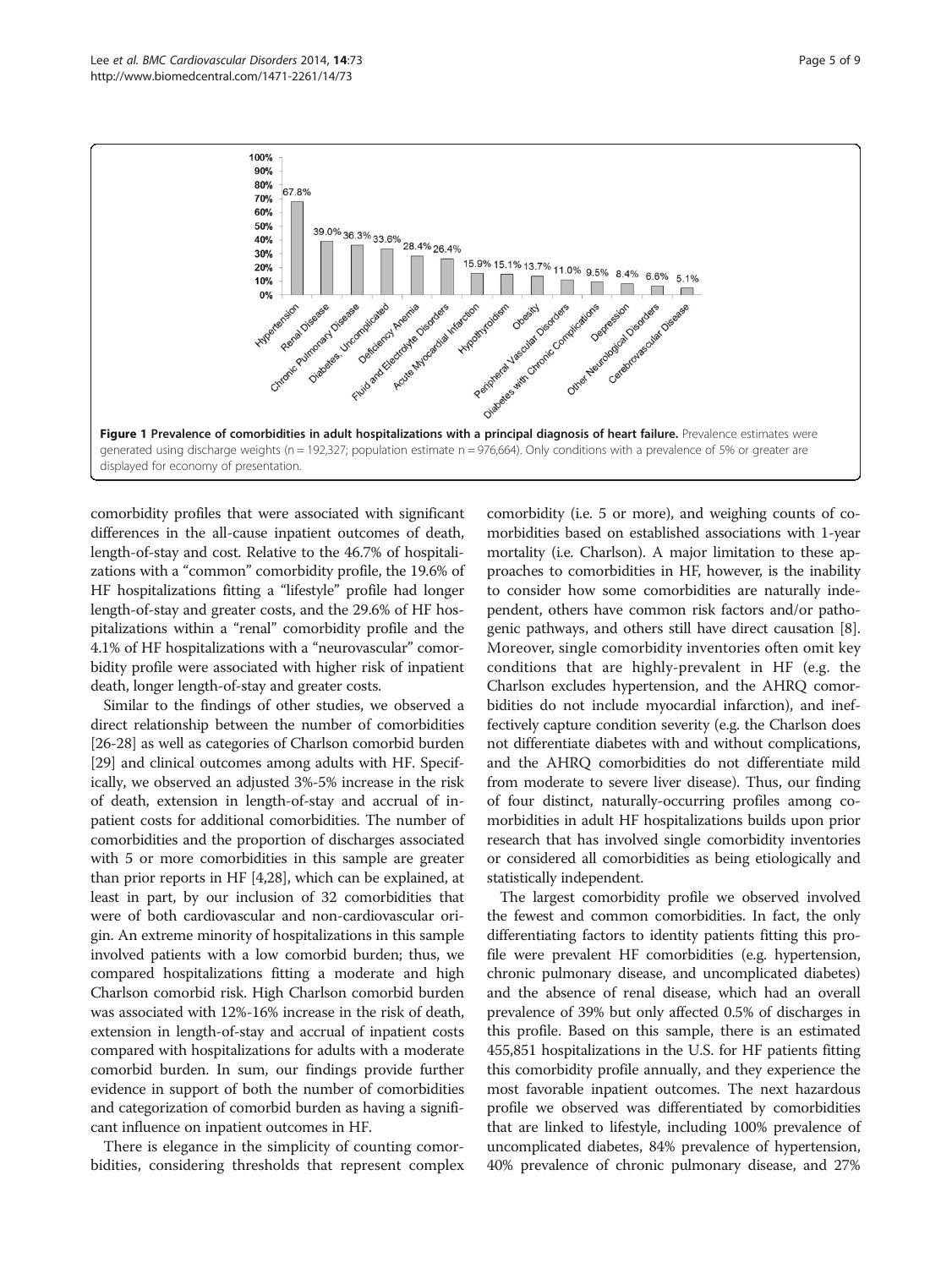<span id="page-7-0"></span>

Figure 2 Four observed comorbidity profiles in adult hospitalizations with a principal diagnosis of heart failure. Radar graphs present within-profile prevalence of differentiating comorbidities from 0% (center of graph) to 100% (outside of graph). The common profile (A) had the lowest prevalence of cerebrovascular disease, myocardial infarction, peripheral vascular disorders, depression, renal disease, fluid and electrolyte disorders, hypertension, and obesity compared with the other profiles. Key attributes of the lifestyle profile (B) were high rates of uncomplicated diabetes, hypertension, chronic pulmonary disorders and obesity. Key attributes of the renal profile (C) were high rates of renal disease, diabetes with complications and fluid and electrolyte imbalances. Key attributes of the neurovascular profile (D) were high rates of cerebrovascular disease, paralysis, myocardial infarction, peripheral vascular disease, neurological disorders and depression. Prevalence estimates were generated using discharge weights (n = 192,327; population estimate n = 976,664). All differences by comorbidity profile were statistically significant (all p < 0.0001).

#### Table 3 Key differentiating comorbidities: marginal probabilities (n = 192,327\*)

| Comorbidity                 | Common $n = 89,518^{T}$<br>(46.7%) | Lifestyle $n = 37.797$ <sup>†</sup><br>$(19.6\%)$ | Renal $n = 57,228$ <sup>†</sup><br>$(29.6\%)$ | Neurovascular<br>$n = 7.784^{\dagger}$ (4.1%) |
|-----------------------------|------------------------------------|---------------------------------------------------|-----------------------------------------------|-----------------------------------------------|
| Paralysis                   | $-0.422$                           | $-0.187$                                          | $-0.302$                                      | 0.911                                         |
| Cerebrovascular disease     | $-0.417$                           | $-0.129$                                          | $-0.220$                                      | 0.765                                         |
| Diabetes with complications | $-0.515$                           | $-0.217$                                          | 0.738                                         | $-0.006$                                      |
| Renal disease               | $-0.755$                           | 0.224                                             | 0.533                                         | $-0.002$                                      |
| Diabetes, uncomplicated     | $-0.142$                           | 0.573                                             | $-0.428$                                      | $-0.003$                                      |
| Obesity                     | $-0.175$                           | 0.227                                             | $-0.028$                                      | $-0.024$                                      |

All marginal probabilities were statistically significant (all p < 0.0001). Marginal effects in probability scale sum to zero for each comorbidity, with values closest to ±1.0 indicating the strongest differentiation.

\* Estimates generated using discharge weights (population estimate n = 976,664).

<sup>†</sup>Population estimates for totals of discharges fitting the common, lifestyle, renal and neurovascular comorbid illness profiles were 455851, 191595, 289613, and 39604, respectively.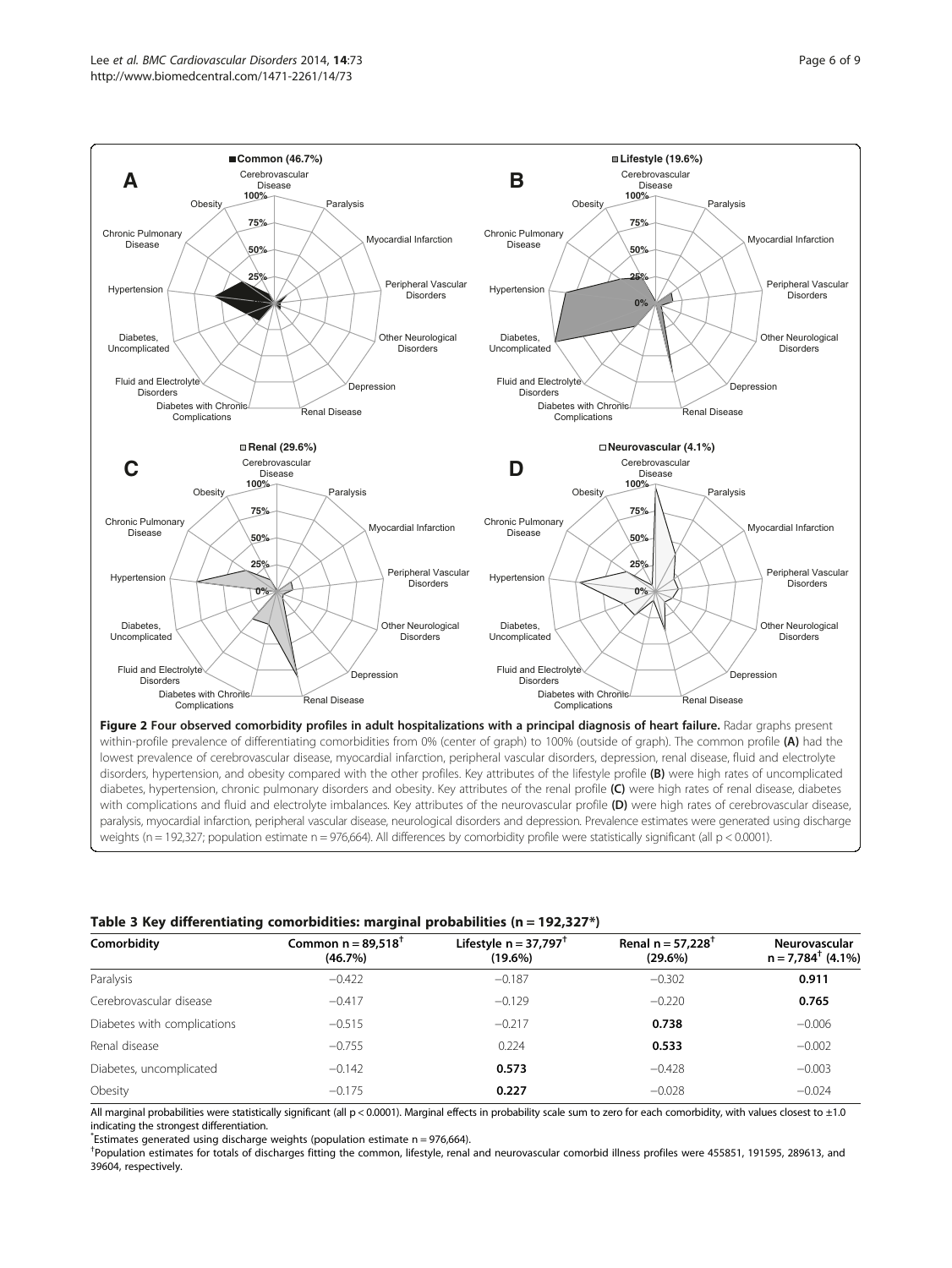|                            | Inpatient death     |         | Length-of-stay      |         | Inpatient cost         |         |
|----------------------------|---------------------|---------|---------------------|---------|------------------------|---------|
| Comorbidity profile        | <b>RR (95% CI)</b>  | p-value | IRR (95% CI)        | p-value | Relative cost (95% CI) | p-value |
| Lifestyle <sup>+</sup>     | 1.023 (0.945-1.108) | 0.573   | 1.149 (1.135-1.163) | < 0.001 | 111.9% (110.0%-113.9%) | < 0.001 |
| Renal <sup>†</sup>         | 1.302 (1.223-1.387) | < 0.001 | 1.269 (1.254-1.284) | < 0.001 | 123.5% (121.5%-125.4%) | < 0.001 |
| Neurovascular <sup>T</sup> | 1.445 (1.280-1.631) | < 0.001 | 1.336 (1.291-1.381) | < 0.001 | 136.7% (131.3%-142.3%) | < 0.001 |

<span id="page-8-0"></span>Table 4 Adjusted differences in inpatient outcomes by comorbidity profile (n = 192,327 $\check{ }$  )

Note: All estimates are adjusted for age, gender, race, median income of the patient's zip code, primary healthcare payer, and weekend vs. weekday admissions, as well as hospital bed size (small, medium, or large) control (government or private, government/nonfederal (public), private/non-profit, private/investor owned, private), location (rural, urban), region (Northeast, Midwest, South, West) and teaching status (non-teaching, teaching).

\* Estimates generated using discharge weights (population estimate n = 976,664).

† Relative to the "common" comorbidity profile.

Abbreviations: CI, confidence interval calculated from weighted standard errors; IRR, incident rate ratio; RR, relative risk.

prevalence of obesity. The triad of diabetes, hypertension and obesity is well-recognized as integral characteristics of metabolic syndrome [\[30\]](#page-10-0), and majority of chronic pulmonary disease is thought to be attributable to cigarette smoking [\[31\]](#page-10-0). There is an estimated 191,595 annual hospitalizations for HF patients fitting this lifestyle comorbidity profile that is associated with longer length-of-stay and greater inpatient cost. Fitting the lifestyle profile on discharges for HF should serve as a red flag for greater healthcare utilization, and interventions to reduce the risk of poor inpatient outcomes for this profile should be tailored to improving lifestyle in general in addition to treating specific comorbidities. Since hypertension and diabetes mellitus were prominent features of both the common and lifestyle comorbidity profiles, dietary modifications and aerobic exercise are two specific lifestyle recommendations that may be helpful in the reduction of cardiovascular risk in these two groups [\[32\]](#page-10-0). It is also known that hypertension and obesity are more prevalent among HF patients with preserved versus reduced ejection fraction [\[33](#page-10-0)]; thus, interventions to reduce the risk of poor clinical outcomes may be further tailored by HF type within the observed comorbidity profiles.

The next hazardous profile we observed was centered on a high prevalence of renal disease (82%) and diabetes with complications (31%). The combination of renal disease and diabetes has been shown by others to be associated greater risk of death and hospitalization in HF [\[34](#page-10-0)]. Over 3/4 of HF discharges within this renal profile also had hypertension and slightly more than 1/3 had fluid and electrolyte disorders. Diabetes and hypertension are widely recognized as the leading causes of renal disease [\[35\]](#page-10-0), and cardiorenal syndrome [[36\]](#page-10-0) is a challenging condition to manage particularly during acute hospitalization for HF [[37](#page-10-0)]. Given the nature of these data, it is not possible to understand the temporal and/or causal nature of relationships among the key differentiating comorbidities in the renal or other profiles. But, HF hospitalizations for patients fitting this profile were associated with a 30% increase in the risk of inpatient death and 27% and 24% increases in length-of-stay and inpatient costs, respectively and there is an estimated 289,613 annual HF discharges in the U.S. for patients fitting this comorbidity profile.

The most hazardous comorbidity profile identified was differentiated from the others by extremely high rates of cerebrovascular disease, and the highest prevalence of paralysis, myocardial infarction, peripheral vascular disorders, neurologic disorders and depression. Peripheral vascular disease is often paired with comorbid cerebrovascular disease [\[38](#page-10-0)], and is a determinant of worse outcomes in patients with myocardial infarction [\[39](#page-10-0)]. There also is a link between both cerebrovascular disease [\[40\]](#page-10-0) and myocardial infarction [[41](#page-10-0)] and depression. Thus, end-organ damage of global vascular disease appeared to be central to this profile. Based on this sample there are more than 39,000 HF hospitalizations for patients fitting this neurovascular comorbidity profile in the U.S. annually; there was a 45% increase in the risk of inpatient death, 34% increase in length-of-stay and 37% increase in inpatient cost associated with discharges for HF patients fitting this profile. Patients fitting the renal or neurovascular profiles upon admission for HF should be assumed to require greater healthcare utilization and should be enrolled in disease management and care transition programs to mitigate the overall impact on global healthcare resources and improve patients' quality-of-life.

There are several existing schemes for classifying the risk of poor inpatient outcomes in HF. For example, Fonarow and colleagues determined that blood urea nitrogen, admission systolic blood pressure, and serum creatinine were predictive of inpatient mortality among adults admitted for decompensated HF [[42\]](#page-10-0). Coronary artery disease, renal insufficiency and diabetes were more prevalent in the highversus the low-risk groups in that study. As an additional example, Peterson and group determined that age, systolic blood pressure, blood urea nitrogen, heart rate, serum sodium, coexisting chronic obstructive pulmonary disease, and race were predictive of inpatient mortality among adults admitted for decompensated HF [[43\]](#page-10-0). Thus, the incorporation of coexisting comorbidities into inpatient prognostic models is not new. But, what our findings add to extant knowledge about the influence of comorbidities on inpatient outcomes is a new approach the naturally-occurring clusters of prevalent and coexisting that complicate HF admissions and are associated with significant differences in inpatient outcomes.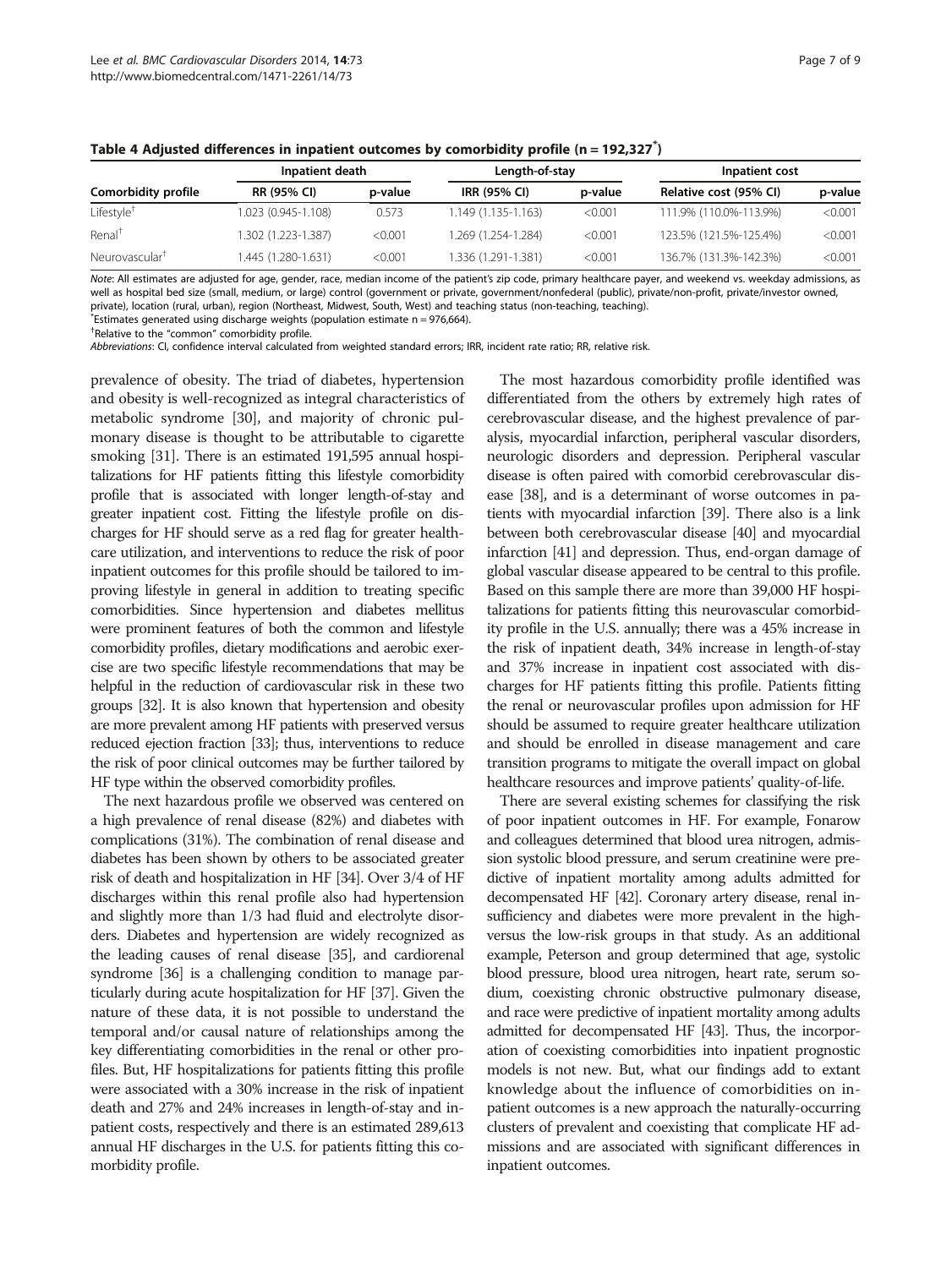#### <span id="page-9-0"></span>Strengths and limitations

The present study has strengths and limitations. Using the NIS as a nationally-representative sample of patients admitted for the principal diagnosis of HF and applying sampling weights allows us to generalize estimates for comorbidity prevalence, composition of comorbidity profiles and inpatient outcomes that are generalizable to a much larger population than the sample studied. Tradeoffs for this strength are the limitations of using hospitalization (and not patient) as the unit of analysis, and that national representativeness does not translate to generalizability to all persons with HF. There are also challenges to using ICD-9-CM codes for the identification of HF and comorbidities alike. The ICD-9-CM codes chosen for this study, however, are highly predictive of HF when compared with clinical criteria [[12](#page-10-0)], and are established codes for performance measures in HF [[13\]](#page-10-0). Like most research involving administrative databases, there may have been under-reporting of chronic comorbidities in the NIS [[44](#page-10-0)]. It is also likely that the comorbidity profiles we identified are dynamic rather than fixed; thus, these profiles are likely to evolve over time along with the progression of both HF and concomitant comorbidities. We are also unable to distinguish casual relationships among comorbidities, those simple having risk factors in common and the potential pathological links to HF (e.g. complication of, predisposing factor for, or unrelated) in this single evaluation of administrative data; hence, that was not our goal.

We also did not differentiate between HF with preserved or unpreserved ejection fraction. There are important socio-demographic (e.g. older age and female gender), etiological (e.g. greater prevalence of hypertension and atrial fibrillation, and less frequent coronary artery disease) [[45\]](#page-10-0), and non-cardiovascular comorbidity differences (e.g. high prevalence of chronic lung, liver and gastric disorders) comparing HF patients with preserved versus reduced ejection [[46](#page-10-0)]. Hence, it will be important to differentiate comorbidity profiles by groups of HF patients with preserved and reduced ejection fraction in future research. Because of the administrative nature of this data source, we were unable to incorporate granular clinical data (e.g. ejection fraction, which ventricles are involved, blood pressure, glomerular filtration rate, and functional performance measures). Hence, future research is warranted to examine the influence of comorbidity profiles along with clinical data including, but not limited to, a) the assessment of HF with preserved versus reduced ejection fraction, b) the natural history of comorbidities over time and how they relate to the evolution of HF, c) different manifestations of HF (e.g. left, right, or bi-ventricular dysfunction), and d) other prognostic clinical data.

#### Conclusion

Among a large sample of adult hospitalizations for HF, we observed four distinct comorbidity profiles that were associated with large and significant differences in the risk of inpatient death, length-of-stay and inpatient cost. Naturally-occurring patterns of cardiovascular and noncardiovascular comorbidities, not simply the number of comorbidities, should be the focus of future research and the target of future interventions aimed at reducing the risk of inpatient death and healthcare utilization.

#### Abbreviations:

AHRQ: Agency for Healthcare Research and Quality; CI: Confidence interval; HF: Heart failure; ICD-9-CM: International Classification of Diseases, 9<sup>th</sup> Edition, Clinical Modifications; IRR: Incident rate ratio; LMRT: Lo-Mendell-Rubin adjusted likelihood ratio test; LOS: Length of stay; NIS: Nationwide inpatient sample; RR: Relative risk.

#### Competing interests

The authors declare that they have no competing interests.

#### Authors' contributions

CSL conceived of the study, gained access to these data, performed all statistical analysis and led the development of the manuscript. CC, JMG, and JOM served as cardiovascular medicine experts, made substantive improvements to the analysis and written manuscript, and took the lead on describing the clinical relevance of these findings. HGB served as an external expert on the comorbidities in heart failure and provided substantive feedback on the analysis and made major contributions to the writing of the manuscript. JTB, QED, and RMC were integrally involved with the statistical analysis and assisted with final model solutions and presentation of these data; they also made substantive contributions to the writing of the manuscript. All authors read and approved the final manuscript.

#### Acknowledgements

This work was supported in part by the Office of Research on Women's Health and the National Institute of Child Health and Human Development through the Oregon Building Interdisciplinary Research on Women's Health program (HD043488-08). The content is solely the responsibility of the authors and does not necessarily represent the official views of the Office of Research on Women's Health, the National Institute of Child Health and Human Development, or the National Institutes of Health.

#### Author details

<sup>1</sup>Oregon Health & Science University School of Nursing and Knight Cardiovascular Institute, 3455 SW US Veterans Hospital Road, Portland, OR 97239-2941, USA. <sup>2</sup>Oregon Health & Science University Knight Cardiovascular Institute, 3181 S.W. Sam Jackson Park Rd, Portland, OR 97239, USA. <sup>3</sup>Oregon Health & Science University School of Nursing, 3455 SW US Veterans Hospital Road, Portland, OR 97239-2941, USA. <sup>4</sup>University of Pennsylvania School of Nursing, 418 Curie Blvd., Philadelphia, PA 19104, USA. <sup>5</sup>The Pennsylvania State University College of Nursing, 201 Health and Human Development East University Park, Philadelphia, PA 16802, USA.

#### Received: 25 March 2014 Accepted: 30 May 2014 Published: 5 June 2014

#### References

1. Jessup M, Abraham WT, Casey DE, Feldman AM, Francis GS, Ganiats TG, Konstam MA, Mancini DM, Rahko PS, Silver MA, Stevenson LW, Yancy CW: 2009 focused update: ACCF/AHA Guidelines for the Diagnosis and Management of Heart Failure in Adults: a report of the American College of Cardiology Foundation/American Heart Association Task Force on Practice Guidelines: developed in collaboration with the International Society for Heart and Lung Transplantation. Circulation 2009, 119(14):1977–2016.